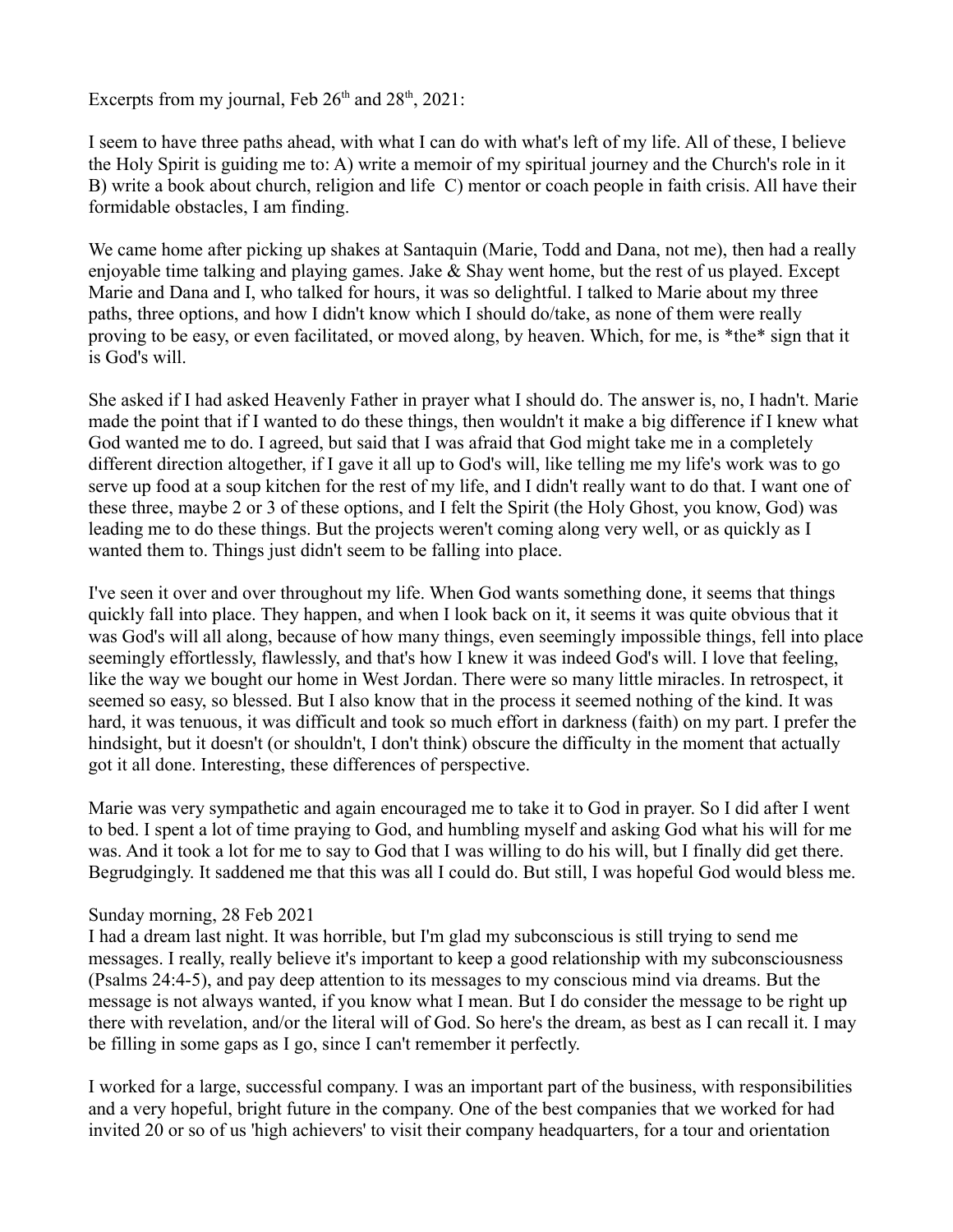about their business. It was quite an honor to be chosen by our company to go visit them, especially this time, as it was their 100 year anniversary, and quite a celebration was to ensue. I had never been before and was excited to go, and to be chosen for this.

I got there, to the conference room where we were to gather, a little early. The room was in disarray, as the company's person that would normally set up the room hadn't shown up. And I was a little early, so I began to set the room in order. Vendors showed up to decorate and to deliver food and such, and I helped them since no one else was there to coordinate the setup. I assisted and the room was really looking nice. Everything was as nice as could be.

Then some minor disruption occurred, and I happily jumped in and helped straighten things out. And as time moved on, which I didn't really notice, I kept helping and taking action and initiative in getting needed things straightened out. My help was appreciated, and needed, too, as far as I could see. And so I found myself doing much to help and make things better for all. The people around me were very appreciative of my help.

In the back of my mind, I wondered when I would be asked to join the group from my company for the presentations and tours and all, which was the entire point of me being there in the first place. But I didn't have any idea when this was to occur, what the schedule was, nor who was in charge of it. I had no information at all on the plan, and my place in it. But things were still needed by the people around me, and I was happily engaged in little things, as it turned out, all throughout the day. I was amazingly helpful, and pleased to be helping.

Eventually the day had passed. It was winding down, and I'd never met up with my group, had never seen the presentations, the tours, been with my peers from my company. And I finally realized that I'd missed the boat. Someone must have come to the conference room to pick up our group, but I hadn't been there when it happened, and I missed it. No one came for me. They may have noticed I wasn't there, but they simply marked me absent, and went on with their tour. And it was all over and done. Everyone around me throughout the day was happy with my involvement, but it wasn't why I was there. My purpose was unfulfilled. The invitation, the honor of it, the hoopla and promise of it was all for nothing. I was devastated and sad and this, this dream, was one of the most pleasant nightmares I'd ever experienced.

And now the biggest task of all. What does it mean? I believe that since the entire experience was generated by me, or perhaps by God, that only I, as influenced by the Spirit, can properly interpret its meaning.

My first thoughts were that my big three options (A)memoir (B)book (C)counseling-- would, if I did not pay attention and make them happen, would never happen. I am letting minor, inconsequential tasks take up my time, my life and they are interfering, even preventing, me getting anything meaningful done. And it's not that I'm exactly wasting my time, because good things are happening, good things are making people happy, even myself. But time is slipping away and I'm not where I really want to be. I'm doing nothing that truly meaningful. I can be happy doing trivial things. But the big goals, the big things are not done. And that makes me very, very sad.

Marie's telling me to turn to God to have Him tell me what to do. But if I'm right and the Holy Spirit is inspiring me here and now in my goals, my things I want to do, then that's what I need to do without any big revelation or approval from God to do them. Or they may just quietly slip away. This is nothing against Marie, she's being helpful and it's probably, generally, very good advice. But I don't think that's